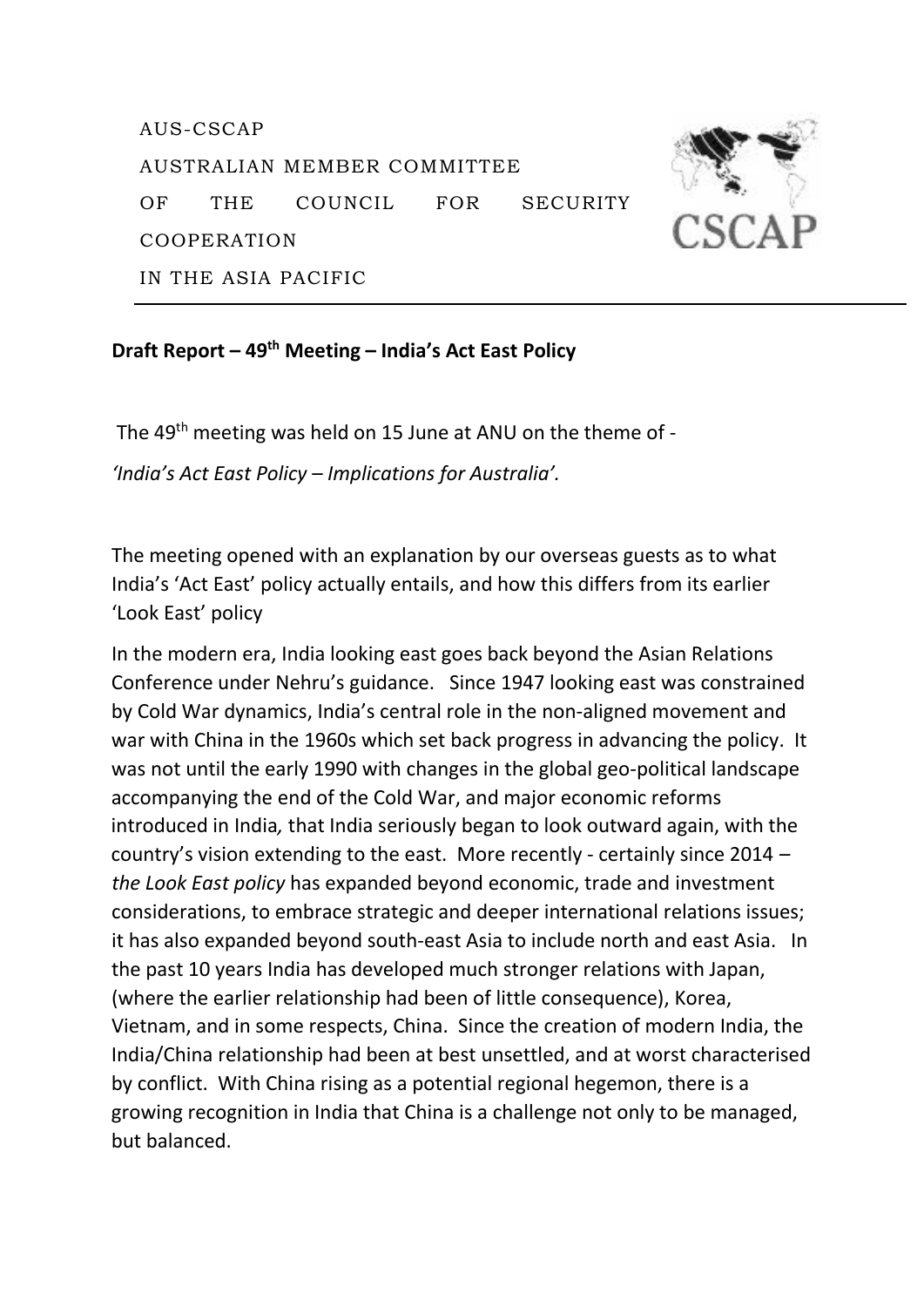The meeting heard that over the next 10 to 20 years, more and more points of economic and strategic intersection were expected to emerge between India and countries of the region, some of which may involve building de facto alliances. This would emerge in the maritime domain as much as the littoral, with a more open, inclusive and balanced system emerging. Furthermore, this would occur despite unilateral expansionism by China.

Australia, which earlier had been on the edge of India's peripheral vision, was now certainly in focus, and how this 'Act East' policy would impact Australia was discussed. In the past, there had been fewer points of traction and common interest holding India and Australia together, despite some historic commonality*.* At the governmental level, there was a shared disinterest in a stronger relationship*.* This was now changing - and it was suggested that emerging geo-political, economic and trade considerations would draw the two countries closer together. The presence in Australia of a growing Indian diaspora and a natural symmetry of other interests were emerging to consolidate these gains.

The 'Indo-Pacific' geographic construct was now receiving wider currency and acceptance, challenging the former 'Asia-Pacific' reference. This reflected a new geo-political concept that located India (and the Indian Ocean region) more firmly as an integral part of our regional focus. It was further contended that the relationships that India held with countries of Asia and Australia - countries with similar political and democratic structures - would grow and evolve organically - and in so doing they might also be expected to effectively 'balance' the rise of a country like China with its distinctive history and governance practices. The term '**organic balancing'** of China was thus introduced into the discussion.

Several examples were given of India acting east. Prime Minister Modi was travelling much more in the region, and India was speaking out on issues such as the South China Sea, the international Rules-based Order, and open trading. India had set up manufacturing hubs in Laos, Cambodia sand Indonesia, had welcomed investment in the eight north-eastern states of India, and was developing an African/India infrastructure growth corridor. Other developments reflecting a growing engagement in the region included meetings with President Xi Jinping and Prime Minister Shinzo Abe, investment in Vietnam, membership of the Shanghai Cooperation Organisation (SCO) and consideration of membership of APEC. India was also using its soft power in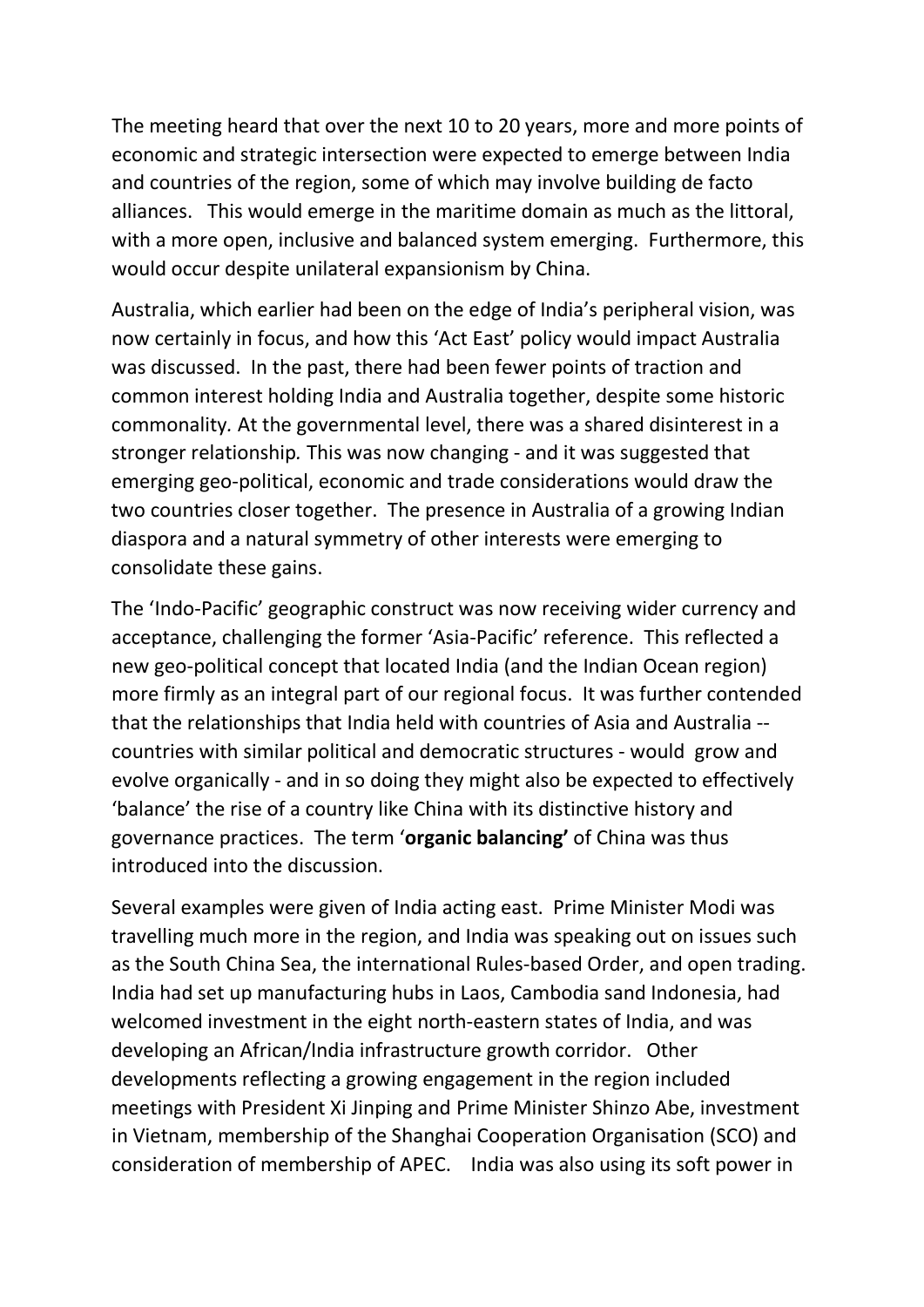the region to much better effect, especially via its *widespread* diaspora, building on historic cultural and religious linkages. While membership of BRICS (Brazil, Russia, India, China and South Africa) geographically strains the 'Acting East' moniker, it does signal global engagemewnt.

The discussion focused on what the India - Australia relationship might mean for the emerging strategic balance in Asia. It was suggested that a substantial difference existed between Australia's relationship with China, and India's relationship with China, with the suggestion that in one sense China looms larger for Australia than it does for India given our economic and trade dependency, but less so strategically, with a common contested border between India and China. Other factors include a larger and more involved and active Chinese diaspora in Australia. It was interesting to note here the difference preferences of Chinese and Indian students in Australia, where Chinese students were concentrated in the eight top universities, while Indian students were more widely spread across Australian tertiary institutions of varying quality. The probable *reason, it was suggested, was* that Chinese students seek quality education to enhance their marketability back home, while Indian students seek a tertiary qualification for permanent residency purposes.

India's relationship with China was dominated by geography. It was claimed that even if China became a democracy tomorrow, India would still have major concerns, given their history of border clashes and counter territorial claims, while Australia could find democratisation in China appealing. One certain shared interest for India and Australia, was a desire not to have China as the dominant power in the region*.* Both countries recognised that while China remained a one-party state with very different political and social values, 'containment' was not an option, and both felt that a regional balance to China would be desirable. Some in the meeting felt that this would grow organically; others felt that even with shared democratic values between Australia and India, this was not sufficient to necessarily translate into strategic congruence*,* as illustrated by US-India relations in the past. It was argued that the United States, which was currently straining its relations with a number of allies, demonstrated this point well*.* Furthermore, the Modi/Xi relationship of late had helped stabilise the region following the Doklam incident, an incident that in the past would have caused a major break in relations. India will always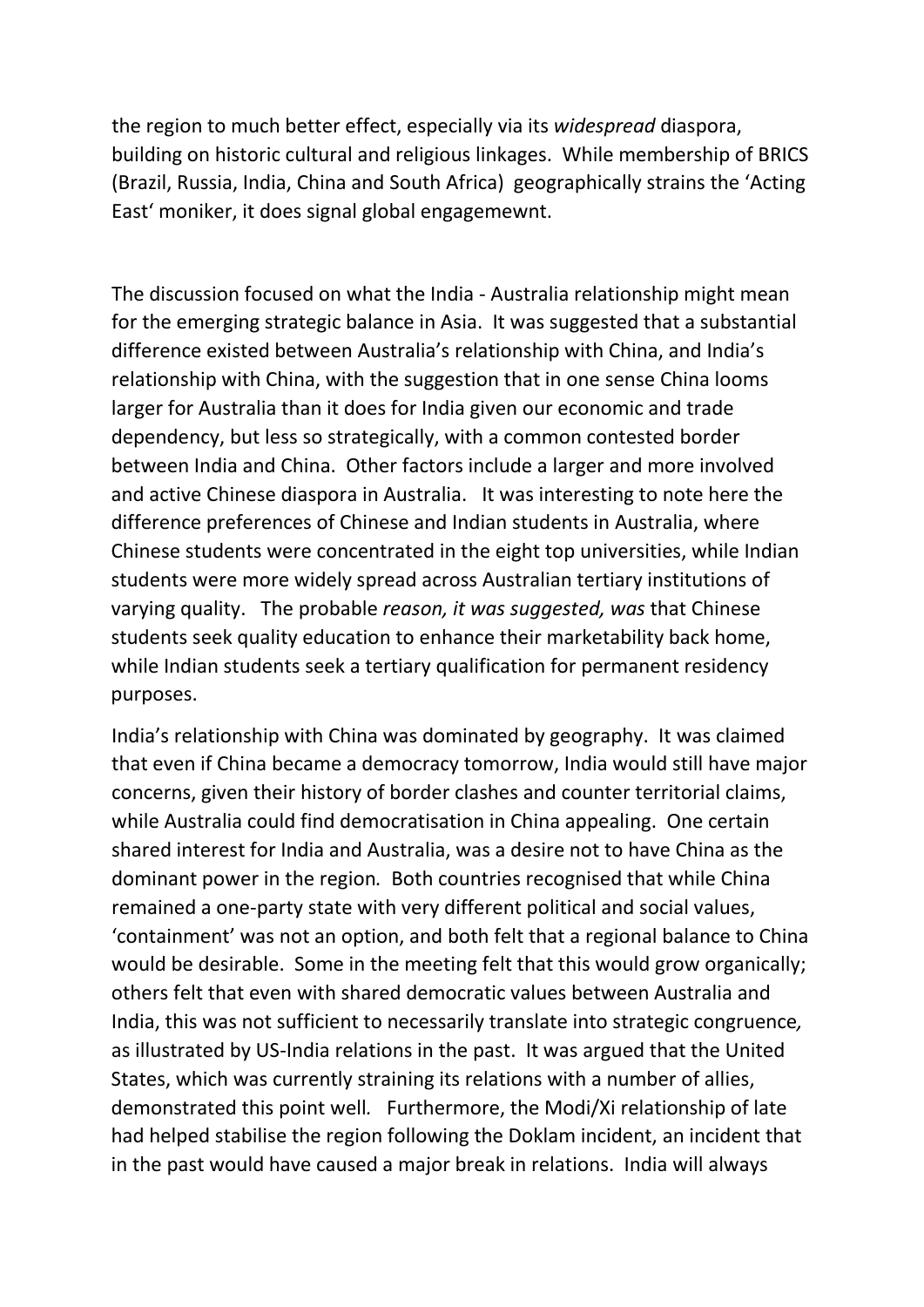have a natural tendency to 'push back' against China as it attempts to overthrow its century of shame and regain a strategic sphere of influence to which all global powers aspire.

Attention turned to the 'Quad', the proposed association/alliance of major Indo-Pacific democracies - India, Japan, the US, and Australia. For over fifty years India, as a democracy, had been urged (by the US) to play a larger role in preserving the stability of Asia, and this continued to be the case. Several participants noted that the Quad, despite being seen by China as a 'containment threat', was neither an alliance nor a formal agreement, and therefore lacked any real substance. Others claimed that until such time as the Quad involved at least one ASEAN contestant state, it would lack credibility on such issues as competing claims in the China's South China Sea. There was concern at this point around the role of ASEAN and some scepticism that its proclaimed centrality and being in the 'driving seat' of Asian affairs, lacked substance, with one participant seeing these concepts as mere myths or 'convenient fictions ' that were in Australia's national interest to perpetuate.

The Quad was described as a loose association of like-minded democracies within the region, and to suggest otherwise and curtail its development because of how it could be perceived by others, simply played into China's hands. The value of the Quad was in its diplomatic signaling to China (and any other power that might see it as antithetical to its interests – Russia? DPRK?) that concern was growing among at least four like-minded democracies about strategic developments in the region. This is where its real value lay - as a potential *latent* balance to China, not a statement of contestation. Others suggested that instead of trying to force China to change its hegemonic tack, the Quad would simply exacerbate China's *sense* of strategic vulnerability, and achieve the opposite.

Australia, under the Gillard Government, had stated it would never be part of a containment strategy of China, but as one participant pointed out, anything we do in this space will be seen as containment. He felt that we should not allow China to set the 'red line' in regional contestation, and for us to unilaterally curtail our encouragement of the Quad because of Chinese pressure, would narrow our foreign and strategic options significantly. There would always be a measure of pain in pursuing our national interests, and we need to decide what issues become public, and thus subject to outside criticism, and what remain for closed door diplomatic resolution. The meeting accepted that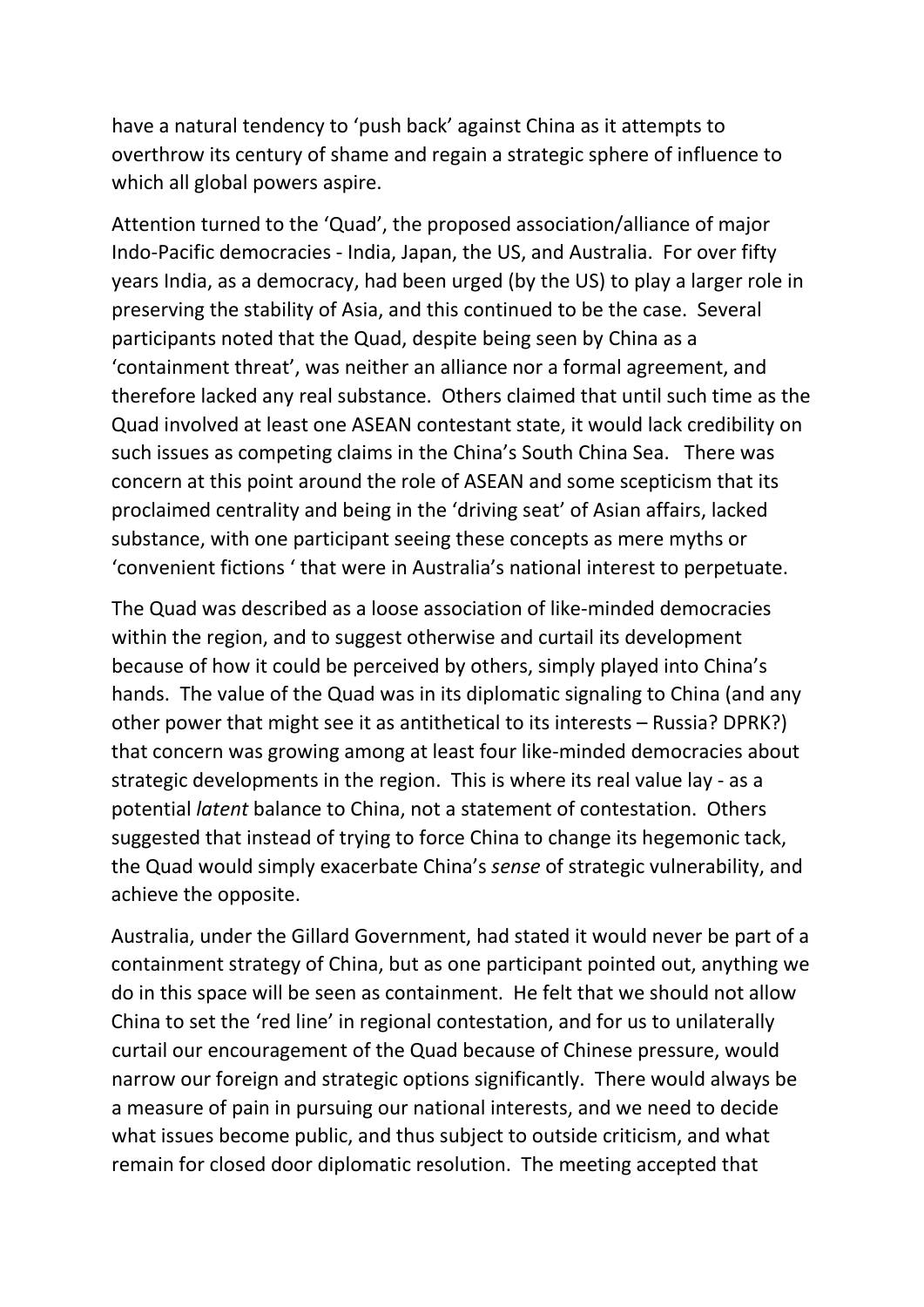China was well beyond containment' and besides this was hardly in our, or others, national interests. For example, Australia would not be the prosperous nation it is if China had been contained. In its least confrontational form, it was felt that the Quad could provide an opportunity for better managing collective responses to future challenges. In its most confrontational guise, it could be perceived as a direct challenge to China, and invite an unwelcome response. One participant urged that while signaling a possible investment in the Quad, Australia should also pursue a much more nuanced approach to China.

The idea of the Indo-Pacific as a coherent geo-strategic concept (vis-a-vis the Asia Pacific region) exemplified some of the above developments. India's understanding of the Indo-Pacific was quite different to others - the US for example. While India was 'acting east' it also had major interests to the west; in fact, Pakistan was perhaps currently its primary strategic concern, particularly with the OBOR infrastructure investments, and with Afghanistan and Iran not far behind. The Indo-Pacific construct appears to be designed to bring India into the Asian strategic picture, suggesting that the maritime domain has primacy, and giving prominence to India's strong position in the Indian Ocean, just as China had a comparative advantage in the Western Pacific*.* Because of its western boundary, India's need for a large army and strong, land-based defences was evident, leading one participant to suggest that China's military build-up was as much in response to India's military power as that of the US. It was also pointed out that China's support for Pakistan, and its help in creating another nuclear state on its borders, was seen by India as showing just how far China was prepared to go in encouraging strategic ambiguity in the region. As China had long viewed India as an artificial British construct, India's balkanization could not be excluded as a Chinese hope*.*

As the Belt and Road Initiative (BRI) had been raised, our Indian guests reminded the meeting that China was not acting independently in its promotion of the BRI. Funding, design, contracting and financing of the various infrastructural features was a joint undertaking with the host country concerned, and India itself was also active in building cooperation with countries of the region especially on marine corridors, infrastructure and sealines of communication in the Indian Ocean region. Unlike India, where countries had not negotiated successfully with China on the BRI, they had lost autonomy – eg. Sri Lanka with port development handed over for 99 years. While not stated in so many words, some felt that a Quad-based Belt and Road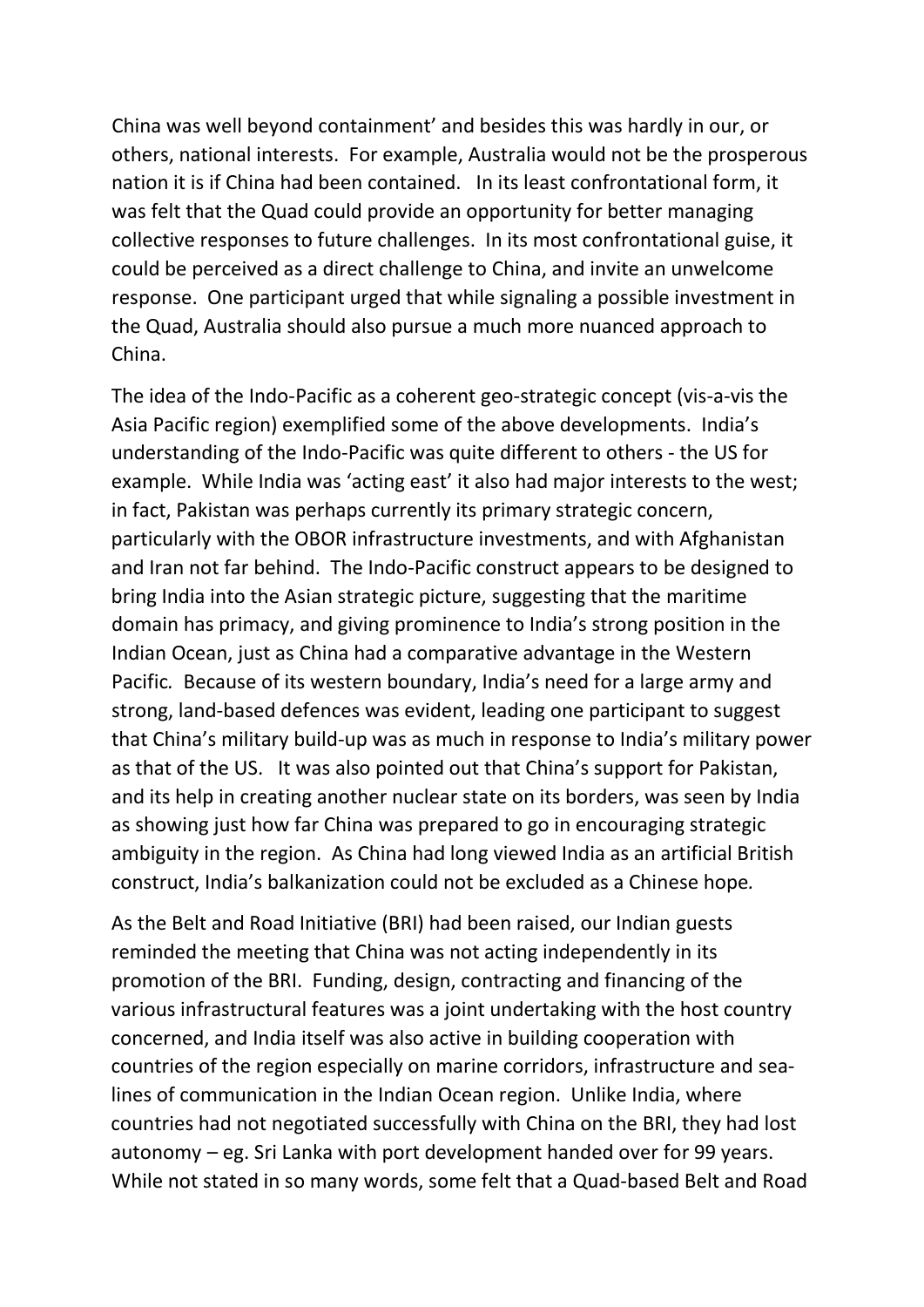alternative, incorporating the sea-lines of communication and trade through the Indian Ocean, might be a better means of countering China's BRI influence.

It was agreed that each member of the Quad defined the Indo-Pacific in a different way. For Australia, it was a convenient formulation which had the ability to widen the involvement of interested countries - a role for Indonesia, astride the Indo Pacific maritime crossroads, was an obvious candidate.

Before attention turned to other topics, one participant expressed doubt as to the value of the Quad. He noted that as our Indian colleagues at the meeting had probably spent a life-time of skepticism about Australia's future in Asia, he wondered whether they currently felt that Australia had matured sufficiently to change that attitude. Australia still adhered closely to the United States alliance, and often failed to display the robust independence that would render Australia as a worthy and equal member of the Quad. Australia was the smallest link in the Quad, should it emerge into a proto alliance. India would not want to again be left holding a quadrilateral orphan. Did India take our renewed approach to the Quad seriously? The question remained unanswered, as did the issue of India's enthusiasm for the Quad given its now full membership of the SCO.

But strategic balancing was only part of the debate – some felt that economic and trade considerations and other common interests would eventually bring about quadrilateral conversion. Inviting India into APEC (and the Trans Pacific Partnership, TPP) would be much more than symbolic - it would signal a stronger endorsement of the need for free and open economies and a disposition towards trade liberalisation at a time when these concepts were under threat, especially from the principal partner in the Quad. At the moment several south-east Asian countries (and beyond) looked to China rather than India for a development model, so India in acting east, would need to understand this to better establish its regional strategic and development credentials. China's GNP per capita was currently five times that of India. It had lifted untold millions out of poverty in a single generation - a huge achievement, that was only slowly being demonstrated in India, and then at a massive cost to equity and the environment.

The meeting concluded with advice from our Indian guests that India, in acting east, was exercising a definite shift in focus and engagement in the region, but with recognition of the comfort levels of the various countries concerned, and the need to ensure that their strategic 'elbow room' was not impinged. As far